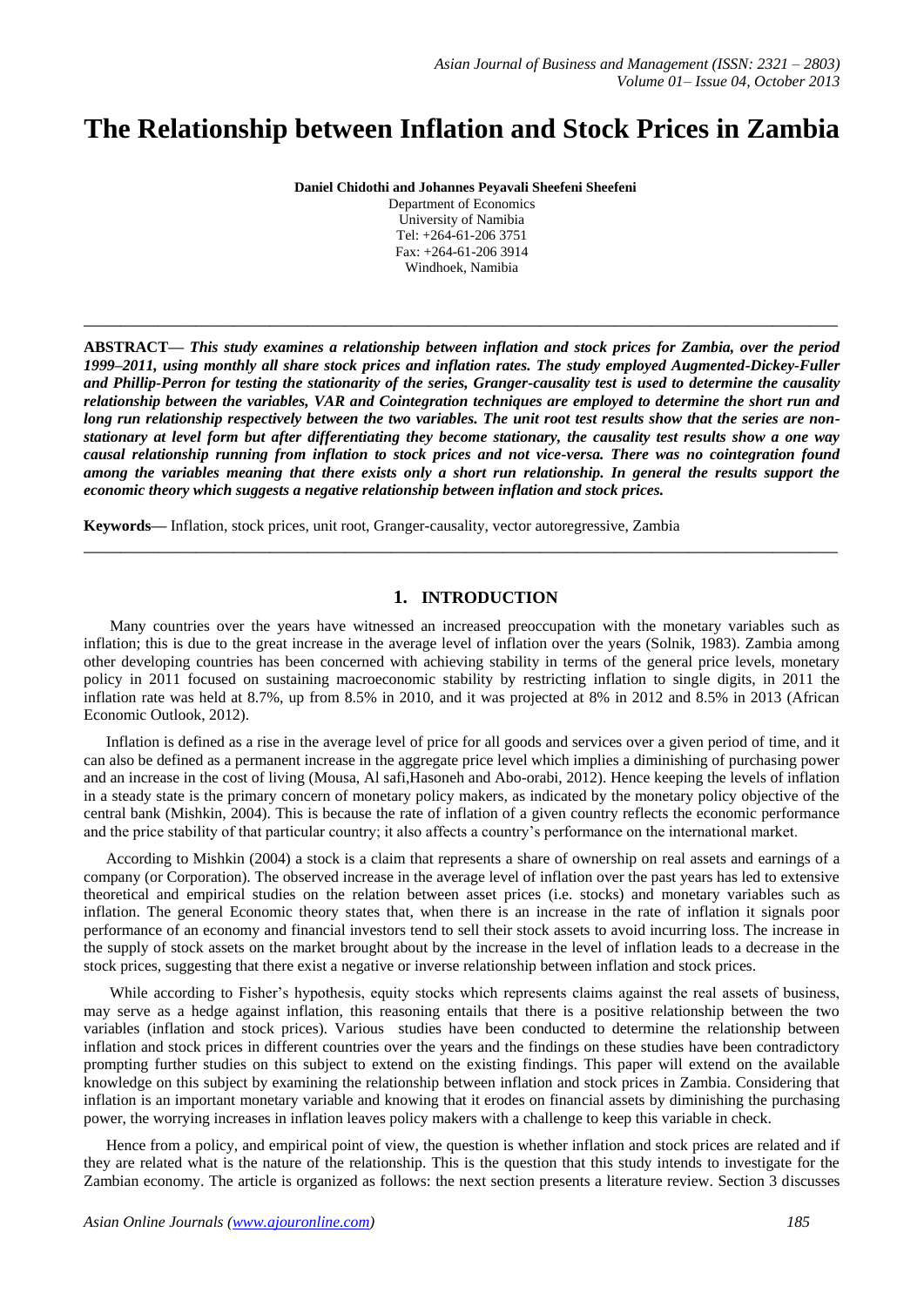the methodology. The empirical analysis and results are presented in section 4. Section 5 concludes the study.

### **2. LITERATURE REVIEW**

#### *2.1 Theoretical Literature*

Literature has a number of theories regarding the relationship between stock prices and inflation. According to the general Economic theory given in the introduction, there exist a negative or inverse relationship between inflation and the stock prices, meaning that an increase in the rate of inflation should lead to a decrease in stock prices.

One of the early pioneers of this subject is Fisher (1930) who hypothesized that the real interest rate equals the discounted nominal interest rate, that is real interest rate equals nominal interest rate minus the anticipated rate of inflation, this hypothesis entails that there is a one-for-one adjustment in the nominal interest rate to the anticipated inflation rate meaning that the nominal interest rate and the anticipated inflation rate moves in the same direction, the mathematical expression for this hypothesis is as follows:

$$
1 + r = (1 + R)(1 + I)
$$
  

$$
r = R + I
$$
...1

Where: **r** is the nominal rate of interest, **R** is the real rate of interest, **I** is the real rate of inflation. In principle, the Fisher hypothesis can be extended to any asset, such as financial assets (i.e. stock), this would mean that nominal asset returns will move one for one with the expected inflation levels, meaning that if inflation rises to a higher level, stock prices should also rise along with inflation. According to this reasoning asset such as stocks offers a hedge against inflation, hence a positive relationship between inflation and stock prices.

Fisher's hypothesis has not gone unchallenged, Fama (1970) established a theory, which is commonly known as the theory of "Efficient Capital Market", the definitional statement of this theory is that in an efficient market prices "fully reflect" available information in the market. In this theory Fama proposed three types of efficiencies (i) the weak form; (ii) semi-strong form; and (iii) the strong form efficiency. These types of efficiencies are illustrated in the context of what information is factored in the market prices, in the weak form efficiency the information set contains historical prices, which can be predicted from historical price trend this set of information may not have any relevance to investors, the semi-strong form requires that all information is reflected in the prices, the concern here is whether prices efficiently adjust to other information which is publicly available (i.e. announcement of annual earnings, stock split etc.). Finally the strong form of efficiency is concerned with all information, including private information, it is concerned with whether given investors or groups have monopolistic access to any information relevant for price formation, given these three types of efficiencies the efficient capital market hypothesis entails that asset prices at any time fully reflect all available information on the market.

According to Geyser and Lowies (2001) Fama's hypothesis has influence on investors and as well as companies, in the sense that all information available on the market is immediately reflected in the prices, this would mean that an increase in the level of inflation will lead to an increase in the nominal value of financial assets such as stocks relative to their real value.

Considering that financial assets such as stocks represent a share of ownership on real assets according to (Mishkin, 2004), when the nominal value of these assets exceed their real value due to the inflation effect, investors are likely to sell their stocks on the market in exchange for real assets. As investors sell these financial assets, the market supply of stocks increases leading to a fall in the stock prices, and this in itself suggests a negative relationship between inflation and stock prices. Most empirical studies which have been conducted on this subject have based their focus on examining either of the two theories.

#### *2.2 Empirical Literature*

Early studies on the empirical relationship between inflation and the stock market were investigated by Jaffe and Mandelker (1976), Nelson (1976), and Bodie (1976). Jaffe and Mandelker (1976) examined the relationship between inflation and returns in the stock market, by conducting an empirical investigation on the "Fisher Effect" for risky assets, on all the securities listed on the New York Stock Exchange, using monthly data between the period of 1953 and 1971, the study used linear regressions to estimate the relationship, to measure the return on the market the study employed the Lawrence Fisher index, in general the study found a negative relationship between the returns and concurrent rates of inflation over two decades, but after using a longer time horizon the study found that there is a positive relationship between the variables.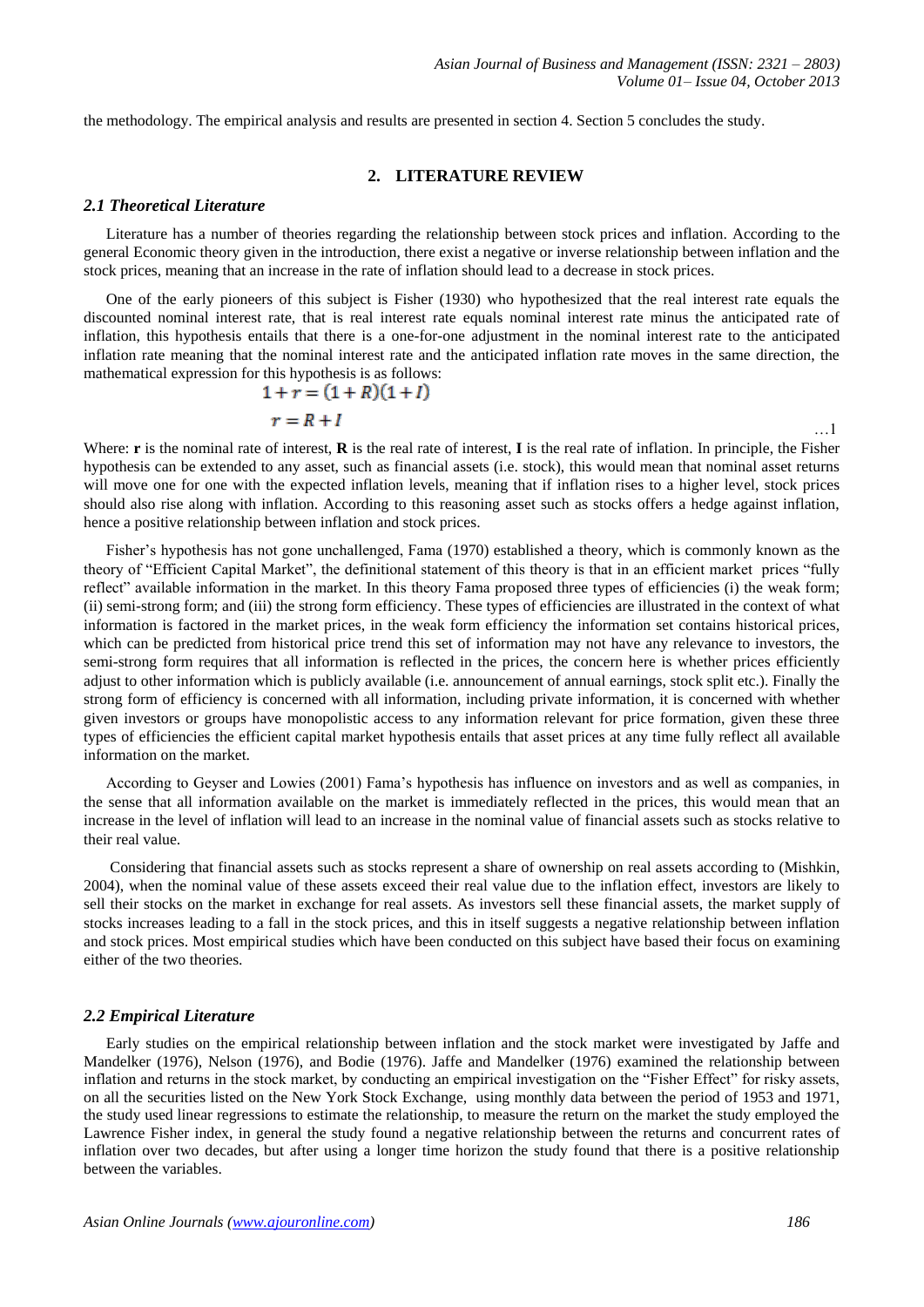Nelson (1976) studied the relationship between inflation and the rates of return on common stocks, the study used monthly data covering the period 1953 through to 1972, the study employed simple regression techniques to estimate the relationship between inflation and the rates of return on common stocks, the study also used the Scholes index of value weighted returns, findings of this study showed that common stocks are negatively correlated with the rate of inflation.

Bodie (1976) common stocks as a hedge against inflation, this study attempted to address the question of how effectively an investor can hedge against inflation with a "representative" well-diversified portfolio of common stocks. The study used annual, quarterly and monthly data for the period 1953 to 1972; the study employed the framework of the Markowitz-Tobin-Mean-Variance model of portfolio choice, the regression results obtained indicated that the real return on equity is negatively related to anticipated and unanticipated inflation.

Fama and Schwert (1977) estimated the extent to which various financial assets were hedges against the expected and unexpected components of the inflation rate, between the periods 1953 to 1971, using linear regression methods the study found that U.S government estate was a complete hedge against both expected and unexpected inflation. Labor income showed little short–term relationship with either expected or unexpected inflation. But the most anomalous result was that common stock returns were negatively related to the expected component of inflation rate and probably also to the unexpected component.

Schwert (1981) analyzed the reaction of stock prices to new information about inflation, using daily returns to the standard and poor composite portfolio between the period 1953-1978, the study used Fama's model to measure unexpected inflation and regression models to estimate the relationship between the two variable and the results obtained from this study showed that stock markets reacts negatively to the announcement of unexpected inflation.

A study conducted by Anari and Kolari (2001) examined monthly time series of stock price index and goods price index for six industrialized countries (United states, United Kingdom, France, Germany and Japan) from 1953 to 1998, the study employed a Vector Auto regression model (VAR) and the findings exhibited an initial negative relationship, which turned to be positive over longer horizons.

In the case of Egypt Omran and Pointon (2001) examined the impact of the inflation rate on the performance of the Egyptian stock Market, the study used Error Correction Mechanisms and the results indicated a negative relationship between inflation and market activity and liquidity.

Akmal (2007) investigated the relationship between stock prices and inflation for Pakistan, over the period 1971- 2006, the study examined the relationship in question by utilizing the ARDL (autoregressive distributed lag) and ECM (error correction model) techniques and the findings supports the hypothesis that stock hedges against inflation in longrun but not in short-run.

An investigation by Al-Zoubi and Al-Sharkas (2010) on the relationship between stock prices and inflation, the case of Jordan, Saudi Arabia, Kuwait and Morocco used monthly data on stock price indices and goods price indices for the period 2000-2009, the study employed Unrestricted Vector Autoregressive (UVAR) model, the findings of this investigation were in consistence with the Fisher hypothesis that there is a positive relationship between inflation and stock prices.

A recent study on the relationship between inflation and stock prices in Jordan by Mousa, Al-Safi, Hasoneh, and Aboorabi (2012) used data collected from a sample of companies that listed in the Amman stock exchange, the data covered the period 1998 to 2007. The study used econometric tables and econometric programs such as E-views to analyze this relationship and the results showed that not all companies offer a perfect hedge against inflation, some companies exhibited a negative relationship while others a slightly positive relationship.

There are lessons to be learnt from these studies, to start with most studies applied the vector autoregressive model (VAR) to estimate the relationship between inflation and stock prices, this justifies that a similar technique can be used in this study, in most of the studies reviewed the findings show that there is a negative relationship between inflation and stock prices, although some studies exhibit a positive relationship between the two variables.

## **3. METHODOLOGY**

## *3.1 Econometric Framework and Model Specification*

This study will make use of the Vector auto regressive (VAR) model to examine the relationship between inflation and stock prices in Zambia; vector autoregressive model (VAR) is an n-variable model in which each variable is explained by its own lagged values Gujarati and Sangeetha (2007)

This study adopts and modifies the VAR model as used by Anari and Kolari (2001). Consider a vector:

 $X=(S, Inf.)$  …2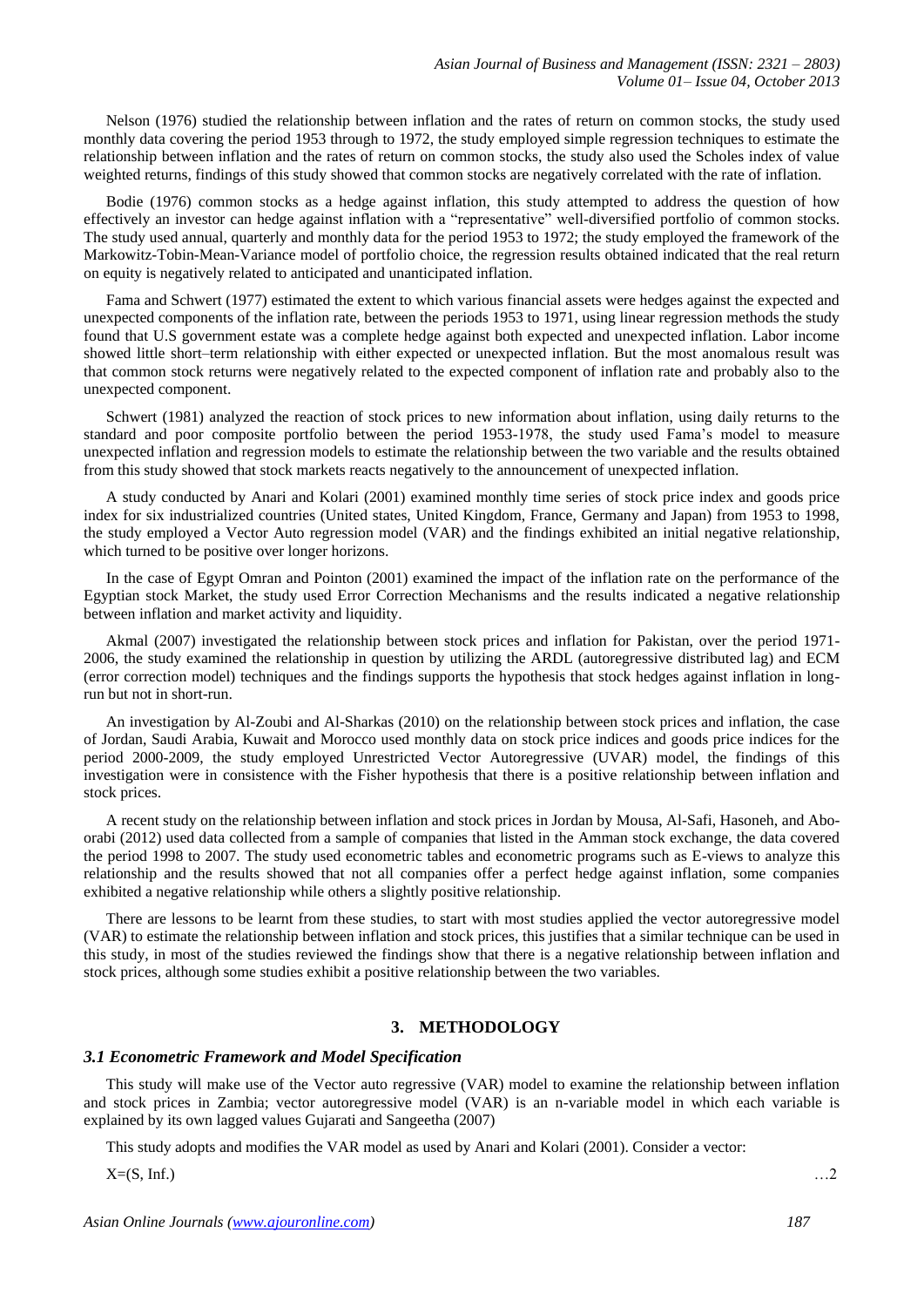Where: S is the stock price index and Inf. is the Inflation rate. The dynamic relation between S and Inf. is written in the following reduced-form VAR model:

$$
X_t = c + \sum_{k=1}^{n} A_k X_{t-k} + \mu_t
$$
 ...3

Where C is a 2x1 vector of constants,  $A_k$  are 2x2 matrices of coefficients to be estimated and vector  $\mu_t$  represents the unexpected movements in S and Inf. it is assumed that  $\epsilon(\mu_t, \mu_{\nu}) = 0$  and  $\epsilon(\mu_t, \mu_{\nu}) = 0$  when  $\nu \neq t$ . To avoid the problem of the residual serial correlation the model considers the order of n.

In order to estimate the VAR there are various steps to be conducted first.

(1) Testing for unit root and determine the order of integration for two variables by employing tests devised by Augmented Dickey - Fuller (ADF), Philips and Peron (PP) and Kwiatkowski-Phillips-Schmidt-Shin (KPSS). A series is said to be stationary when its mean, variance and covariance is constant over time.

(2) Testing for cointegration and if there is cointegration relationship the variables can be re-parameterised as an Error-Correction Model (ECM) which will contain both short and long-run effects. The Johansen cointegration can be applied in this respect. Cointegration indicates that the variables have a long run relationship or converge to some equilibrium in the long run.

(3) Granger-causality. That is if there is cointegration there should be Granger-causality in at least one direction. Causality implies that variables are able to predict one another.

(4) Impulse response and variance decomposition. The impulse response function traces out the response of the depended variable in the VAR system to shocks in the error term. The variance decomposition shows the effects of unexpected movements in the independent variable on the dependent variable. Thus, the variance decomposition provides information about the relative importance of each random innovation in affecting the variable in the VAR

## *3.2 Data and Data Sources*

The study will use secondary monthly data covering the period 1999 to 2011; data will be obtained mainly from the Zambia central statistical office monthly bulletin and from the Lusaka Stock Exchange monthly reports and Bulletins. The Inflation Data will be measured in percentages while the stock prices will be measured in Kwacha.

## **4. EMPIRICAL ANALYSIS AND RESULTS**

### *4.1 Unit Root Tests*

The study applied the Augmented Dickey-Fuller (ADF) and the Phillips-Perron (PP) tests. The results of the unit root test in levels and first difference are presented in Table 1. The series were found to be non-stationary in level form but after differencing them, the test statistic shows that the time series became stationary.

| Variable | <b>Model specification</b> | <b>ADF</b> | <b>PP</b> | ADF                               | <b>PP</b>                  | Order of    |
|----------|----------------------------|------------|-----------|-----------------------------------|----------------------------|-------------|
|          |                            | levels     | levels    | <b>First</b><br><b>Difference</b> | First<br><b>Difference</b> | integration |
|          | Intercept                  | $-0.81$    | $-0.99$   | $-10.83**$                        | $-10.83**$                 |             |
| Inf.     | Intercept and trend        | $-2.23$    | $-2.65$   | $-10.81**$                        | $-10.81**$                 |             |
|          | Intercept                  | $-0.77$    | $-0.77$   | $-5.13**$                         | $-11.13**$                 |             |
| S        | Intercept and trend        | $-1.11$    | $-1.51$   | $-5.13**$                         | $-11.11**$                 |             |

**Table 1:** Unit root tests: ADF and PP in levels and first difference

*Source: author's compilation and values obtained from Eviews Note: \*\* means the rejection of the null hypothesis is at 5%*

After testing for stationarity and establishing the statistical properties of the time series data, based on the information criteria a reduced form VAR is estimated and the suggested optimal lag length is four. At the suggested optimal lag length four, no inverse root of the characteristics AR Polynomial lies outside the unit circle, meaning that the estimated VAR satisfies the stability conditions. The results for the lag structure and roots of characteristic polynomial are given in tables 2 and 3 respectively.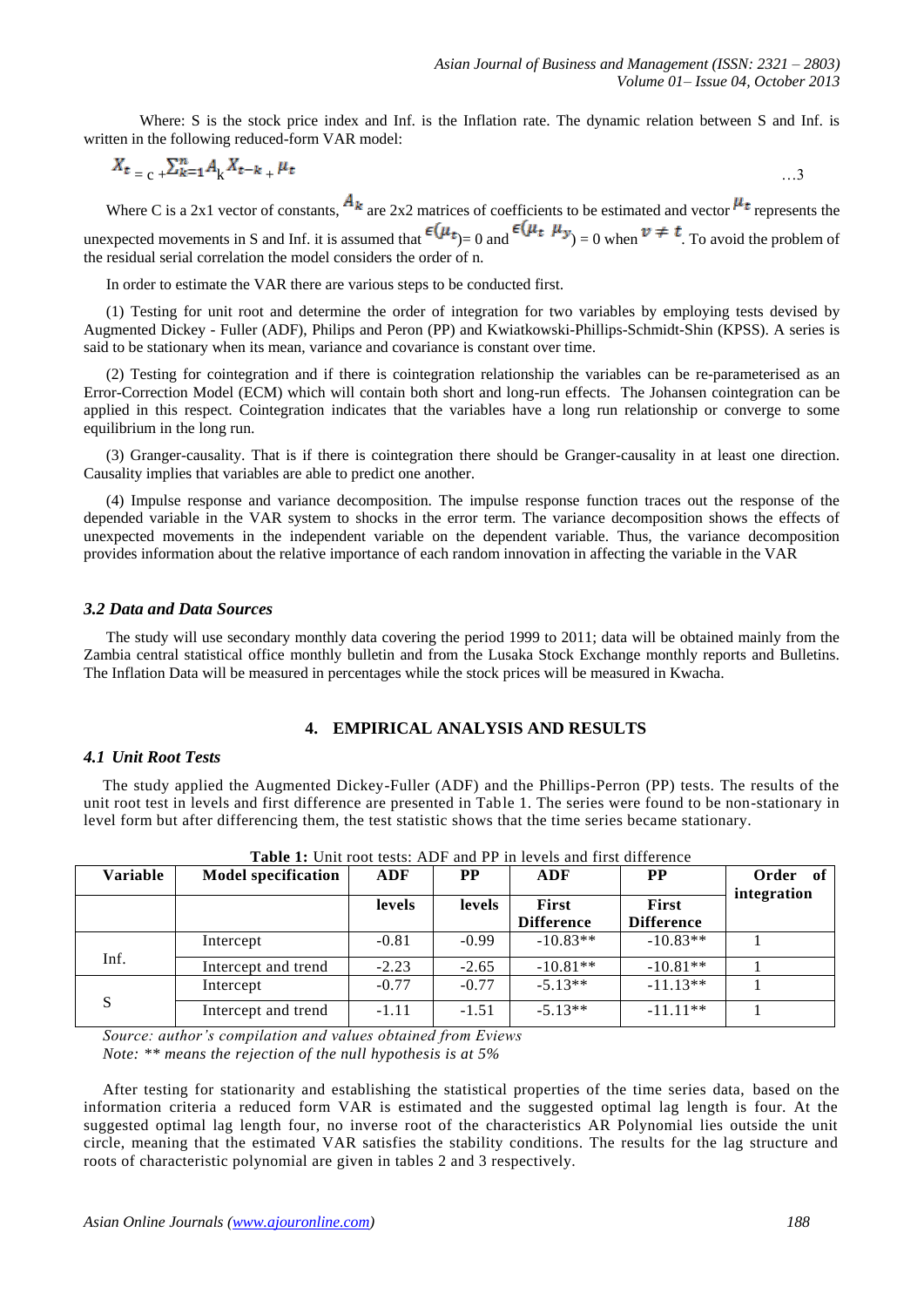| Lag            | LogL        | LR          | <b>FPE</b>  | AIC          | <b>SC</b>    | HQ           |
|----------------|-------------|-------------|-------------|--------------|--------------|--------------|
| $\theta$       | $-202.4139$ | <b>NA</b>   | 0.061012    | 2.879068     | 2.920700     | 2.895986     |
|                | 338.6140    | 1059.195    | 3.17e-05    | -4.684705    | $-4.559810*$ | $-4.633953*$ |
| 2              | 344.3230    | 11.01588    | $3.09e-0.5$ | -4.708774    | $-4.500618$  | $-4.624188$  |
| 3              | 346.2925    | 3.744846    | $3.18e-05$  | $-4.680176$  | $-4.388756$  | $-4.561755$  |
| $\overline{4}$ | 353.5220    | $13.54267*$ | $3.04e-05*$ | $-4.725663*$ | $-4.350980$  | $-4.573407$  |
| 5              | 354.0555    | 0.984301    | $3.19e-0.5$ | $-4.676838$  | $-4.218893$  | $-4.490748$  |
| 6              | 356.4621    | 4.372574    | 3.27e-05    | $-4.654396$  | $-4.113188$  | -4.434471    |
| 7              | 358.3536    | 3.383348    | 3.37e-05    | $-4.624699$  | $-4.000228$  | $-4.370939$  |
| 8              | 359.0223    | 1.177357    | $3.53e-05$  | -4.577779    | $-3.870046$  | $-4.290185$  |

**Table 2:** Lag Length Criteria

*Source: Author's compilation using Eviews Note: \* indicates lag order selected by the criterion*

**Table 3:** Roots of characteristic polynomial

| Root                                                                      | Modulus                                      |  |
|---------------------------------------------------------------------------|----------------------------------------------|--|
| 0.997046<br>0.898800<br>$0.131672 - 0.050549$ i<br>$0.131672 + 0.050549i$ | 0.997046<br>0.898800<br>0.141042<br>0.141042 |  |

*Source: Author's compilation using Eviews*

*Notes: No roots lie outside the unit circle. VAR satisfies the stability condition*

# *4.2 Testing for Cointegration*

**Table 4:** Johansen Cointegration Test Based on Trace and Maximum Eigen Values of the statistic matrix of Inflation and stock prices

| Maximum Eigen Test |                |          |                          | <b>Trace Test</b> |                |               |                          |
|--------------------|----------------|----------|--------------------------|-------------------|----------------|---------------|--------------------------|
| $H_0$ : rank =     | $H_a$ : rank = | statisti | 95%<br>critical<br>value | $H_0$ : rank =    | $H_a$ : rank = | statisti<br>c | 95%<br>critical<br>value |
| $r = 0$            | $r = 1$        | 10.27    | 14.26                    | $r = 0$           | $r>=1$         | 10.44         | 15.49                    |
| $r \leq 1$         | $r = 2$        | 0.17     | 3.84                     | $r \leq 1$        | $r \geq 2$     | 0.17          | 3.84                     |

*Source: Author's compilation using Eviews* 

*Notes: Both the Max. Eigen test and the Trace test indicate that there is no Cointegration among the variables. Sample period 1999: Jan to 2011: June.*

Table 4 presents the results for the Johansen test for cointegration based on the Maximum Eigen test statistic values and the Trace test statistic values. The test statistic value for both Maximum Eigen and Trace tests reveals that there is no cointegration between the variables (inflation and stock prices), this is because the test statistics for both tests are less than the critical values at 5% hence, accepting the null hypothesis of no cointegrating variables. Therefore, the study will apply VAR to estimate the short-run relationship between inflation and stock prices.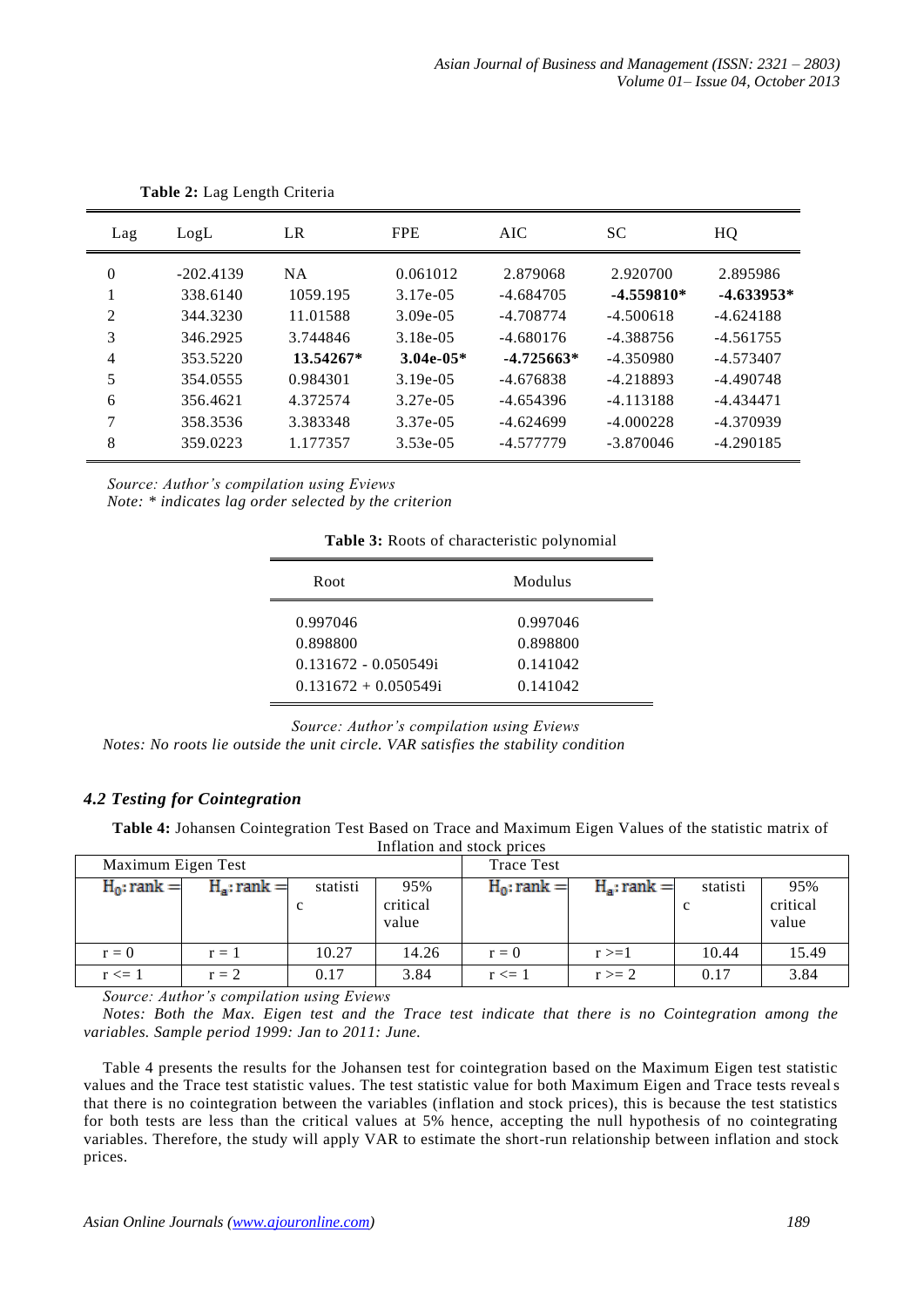## *4.3 Granger-causality Test*

|                                          | Dependent variable in Regression |      |  |  |  |
|------------------------------------------|----------------------------------|------|--|--|--|
| Regressor                                | Inf.                             |      |  |  |  |
| lnf.                                     | 00.ر                             | 0.02 |  |  |  |
|                                          | $\gamma$                         | 0.00 |  |  |  |
| Course Author's Compilation using Enjoys |                                  |      |  |  |  |

**Table 5:** Granger causality test for inflation and stock prices

*Source: Author's Compilation using Eviews.*

*Notes: (a) Inf. Denotes inflation and S denotes stock price all share index, (b)*  $\alpha = 5\%$  (or 0.05)

If the probability values are less than 0.05, reject the null hypothesis that there is no causal ity between the variables, while if the probability values are greater than 0.05, accept the null hypothesis of no causality among the variables, table 5 presents the Granger causality results for the two-variable VAR model. The results indicate that there is a causality relationship between inflation and stock prices, because the *p*-value is less than

 $\alpha = 0.05$  meaning that a change in the levels of inflation would induce a change in stock prices, however on the other hand the results also shows that changes in stock prices would not induce any change in the levels of inflation, hence the causality relationship is a one-way relationship between inflation and stock prices running from inflation to stock prices and not from stock prices to inflation.

## *4.4 Impulse Response Function*

The impulse response function reveal the way a change in inflation levels affects the stock price index overtime. Figure 1 below presents the response of stock price index to changes in the levels of inflation. In line with theoretical expectations stock prices decreases following an increase in the levels of inflation suggesting a negative relationship between inflation and stock prices. The effects of the shocks are transitory on the stock prices for about 10 months and thereafter they become permanent although slightly below the base line. The effects remained constant even after 20 months.



**Figure 1:** Impulse response function of Stock prices and Inflation

*Source: Author's compilation using Eviews.*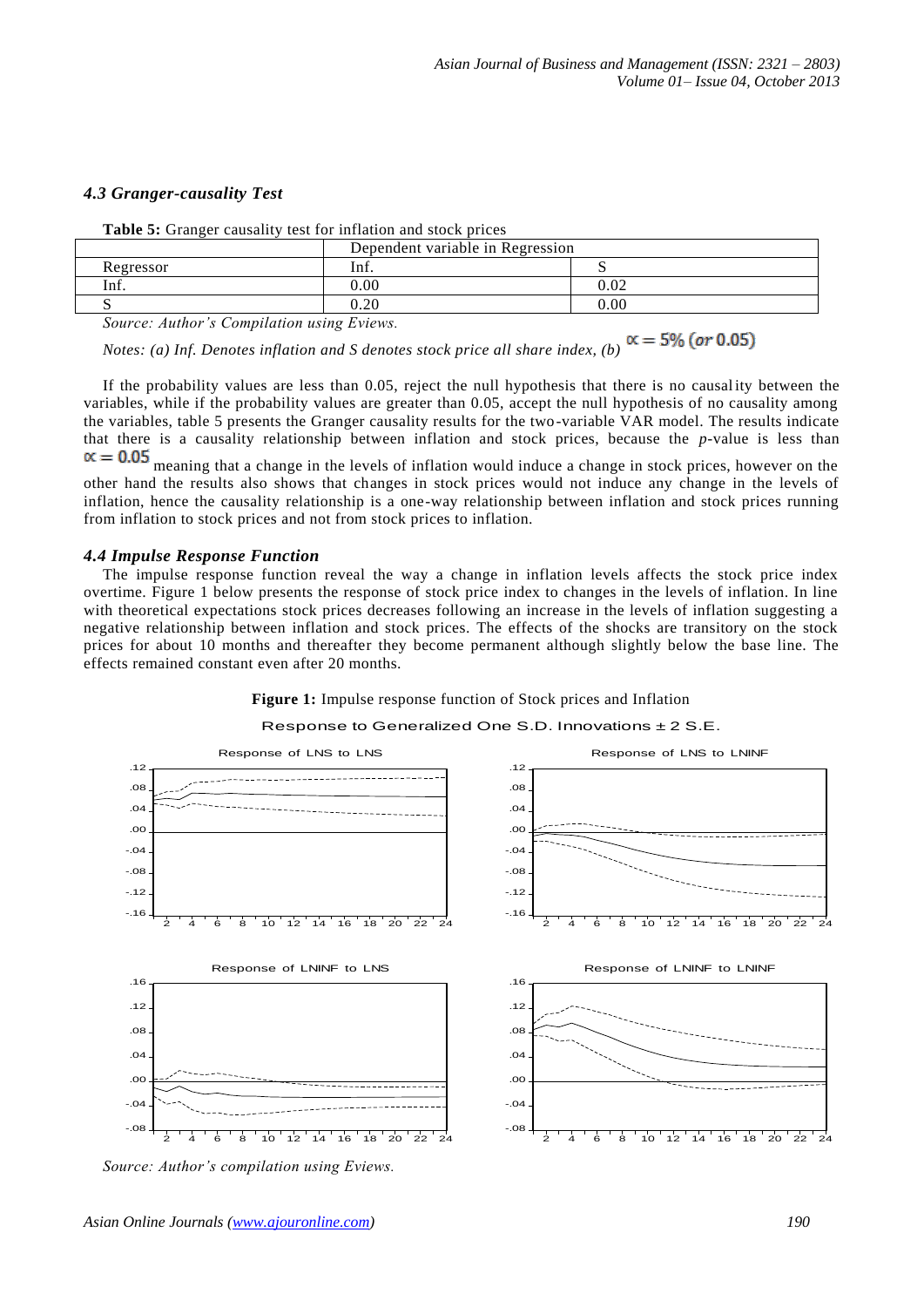## *4.5 Forecast Error Variance Decomposition*

Table 6 below presents forecast error variance decomposition for each variable in the model over a 24 -month forecast horizon. The variance decomposition results from table 6 shows that the influence of stock prices shocks on stock prices is 100 in the first month and it falls to 91.735 after one year and then to 74 after two years, table 6 also shows that the influence of inflation shocks on stock prices is 0.00 in the first month this is because in the first month the influence of stock prices shocks on stock prices is 100, but after a year the effect of inflation on stock prices increases to 8.264 and then to 25.970 after two years. This shows that as the influence of stock prices shocks on stock prices decreases the influence of inflation on stock prices increases.

| Variance Decomposition of S    |        |        |  |  |  |
|--------------------------------|--------|--------|--|--|--|
| Month                          | S      | Inf.   |  |  |  |
|                                | 100    | 0.00   |  |  |  |
| 6                              | 99.686 | 0.314  |  |  |  |
| 12                             | 91.735 | 8.264  |  |  |  |
| 18                             | 80.604 | 19.396 |  |  |  |
| 24                             | 74.029 | 25.970 |  |  |  |
| Variance Decomposition of Inf. |        |        |  |  |  |
| Month                          | S      | Inf.   |  |  |  |
|                                | 1.482  | 98.518 |  |  |  |
| 6                              | 3.184  | 96.816 |  |  |  |
| 12                             | 7.534  | 92.466 |  |  |  |
| 18                             | 12.010 | 87.989 |  |  |  |
| 24                             | 15.738 | 84.262 |  |  |  |

| Table 6: Variance decomposition for Inflation and stock prices |  |  |  |  |  |
|----------------------------------------------------------------|--|--|--|--|--|
|----------------------------------------------------------------|--|--|--|--|--|

*Source: Author's compilation using Eviews*

The variance decomposition of inflation shows that in the first month the influence of inflation shocks on inflation is 98.518 then it falls to 92.466 after a year and then to 84.262 after two years, according to the results in table 6 the influence of stock prices on inflation is 1.482 in the first month and increases to 7.534 after a year and then to 15.738 after two years. Therefore, as the influence of inflation shocks on inflation decreases the influence of stock prices shocks on inflation starts to increase.

## **5. CONCLUSIONS**

This study examined the relationship between the variables in the case of Zambia. The empirical method ology conducted in the study included the following, unit root test for the stationarity of the time series, the study also used the Johansen Cointegration test to test for the long-run relationship between variables, and the Granger causality was used to determine the causal relationship. The impulse response function was used to trace out the responses in the system to shocks in the error term. Finally the variance decomposition was used to show the effects of unexpected movements in the independent variables on dependent variables. The results from the stationarity test showed that the time series are non-stationary and the order of integration for the time series was found to be one, the Johansen test for cointegration indicates that there is no long -run relationship between the variables, the Granger causality results show that there is a uni-relationship between inflation and stock prices which runs from inflation to stock prices, the impulse response function indicates that the effects of the shocks are transitory and become permanent thereafter. In general the study found a negative relationship between stock prices and the concurrent rates of inflation over the last decade, the findings of this study are consistent with the general economic theory and the Fisher hypothesis which suggests a negative relationship between the variables in question. Considering these findings the stock returns may be adversely affected by inflation, because inflationary pressures threaten future corporate profits; and also nominal discount rates tend to rise under inflationary pressures, reducing the current value of future profits, and thus, stock returns. Based on the empirical findings of this study some recommendations are suggested. The findings of this study suggest that appropriate monetary measures should be adopted by monetary authorities to control inflation so that the volatility of the stock market can be minimized. The increase in industrial production can play significant positive role in the development of the capital markets of Zambia. Thus it is recommended that authorities should formulate policies which support stock prices through the promotion of industrial production.